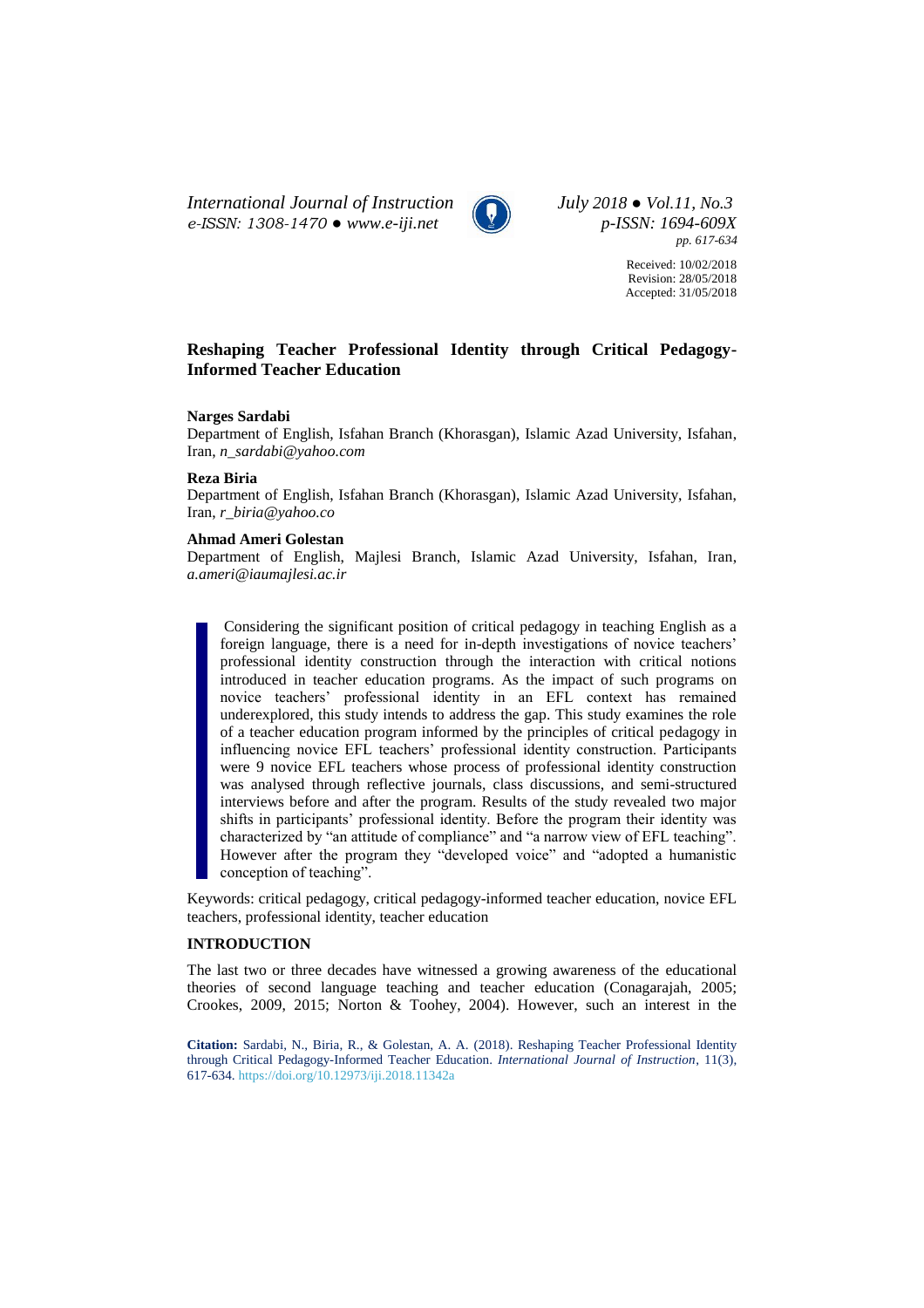educational side of teacher preparation and development is relatively recent (Abednia, 2012; Crookes, 2013; Lake, 2016; Sharma & Phyak, 2017). For long, the mainstream L2 teacher education viewed teaching as a process-product model in which the goal was "to understand how teachers' actions led -or did not lead- to student learning" (Freeman, 2002, p. 2). Such a view toward teacher education, which is grounded in behavioural and positivist conceptions (Akbari & Dadvand, 2011; Blackwell, Futrell, and Imig, 2003; Johnson, 2006), regarded learning to teach as mastering the prescribed content (Cochran-smith, Shakman, Jong, Terrell, Barnatt, & McQuillan, 2009; Richards, 2008; McInerney, 2007) along with the relevant techniques (Richards & Farrell, 2005). Teachers' agency and prior beliefs were overlooked as they were seen as conduits to students (Johnson, 2006). They were merely expected to practice experts' theories presented to them in teacher preparation programs (Khatib & Miri, 2016; Kubanyiova, 2012; Kumaravadivelu, 2003; Safari & Rashidi, 2015).

The predominant transmission paradigm in teacher education began to decline when increasing awareness of the complex nature of teacher learning led to the emergence of constructivist views of teacher development (Crookes, 2009, 2013; Hawkins & Norton, 2009; Kubanyiova & Feryok, 2015). In light of the new interpretations of the process of teacher learning, teachers' are viewed as "active, thinking decision-makers who make instructional choices by drawing on complex, practically-oriented, personalized, and context sensitive networks of knowledge, thoughts, and beliefs" (Borg, 2003, p. 81). They are seen as capable of developing their own philosophy and generating their own theories of practice. The role of teacher education programs, therefore, is to influence teacher cognition which would in turn result in a change in teachers' practices (Borg, 2011; Khatib & Miri, 2016; Miri, Alibakhshi, & Mostafaei-Alaei, 2016). This shift of scope has resulted in enriching the profession with teacher-related issues, such as teacher cognition, which is their knowledge base, beliefs and thinking processes (Borg, 2003), as well as teacher professional identity (e.g. Korthagen, 2004; Lee & Schallert, 2016; Sutherland, Howard, & Markauskaite, 2010).

Teacher professional identity is conceptualized as a complex, dynamic process (Beauchamp & Thomas, 2009; Trent, 2010) through which teachers deal with their professional functions (Lee & Schallert, 2016), that is, how they undertake their roles within the limits of their abilities and values (Maclean  $&$  White, 2007). The significant effect of teacher education on teachers' professional identity formation is not deniable. There seems no argument that the success of the teacher education program, which is evaluated in terms of the influence on student teachers' beliefs along with their actions (Korthagen, 2004), is largely determined by the teachers' professional identities which are shaped and reshaped throughout the program.

From an educational perspective personal and professional dimensions of teacher professional identity, which deal with teachers' role and function rooted in professional standards, portray only part of the picture; political factors of teachers' lives also play a crucial role in forming their identity (Mockler, 2011). Consequently, the need to go beyond the conception of professional identity at the micro-level of what works to the macro-level concerns of transformational education (Freire, 2005) was perceived.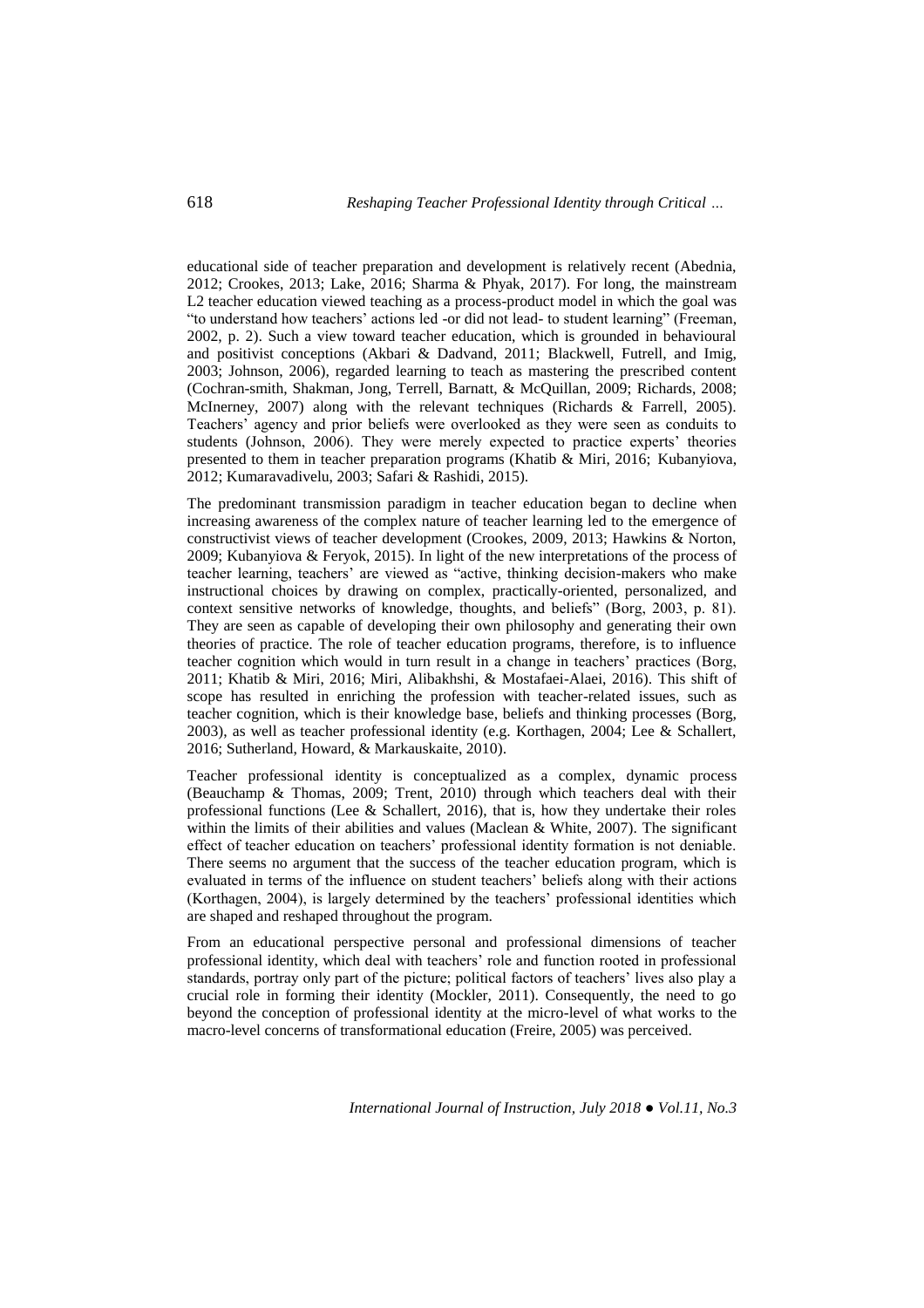Teacher education with a critical agenda intends to tap into the political, ethical, and emancipatory dimensions of teaching (Akbari, 2008b; Jay & Johnson, 2002). Primarily grounded in the works of Paulo Freire (1972), critical teacher education intends to prepare teachers who are empowered to transform the unjust status quo; teachers who can play an active social role by creating the context for positive action and by drawing the attention of their students to the less privileged. With a heightened awareness of their professional roles and identity which incorporates the social, cultural, and political realities of their environment, teachers are both able and willing to explore possibilities for change (Akbari, 2008a).

#### **Literature Review**

Over the last two decades, there has been a growing acknowledgement of the critical conceptualization of language teaching consistent with the trend in mainstream education (e.g. Crookes, 2009, 2010, 2013; Gray, 2013; Hawkins, 2011; Ko, 2013; Lake, 2016). Several scholars have explained their attempts to conceptualize or formulate critical pedagogies according to particular contexts (e.g., Aukerman, 2012; Crookes, 2010, 2013; Kubota & Miller, 2017; Ricento, 2006; Shor, 2009). There are also accounts of critical language teaching practices in which the central themes revolve around cultivating learners' critical consciousness and encouraging the development of learners' voice (e.g., Abednia & Izadinia, 2013; Benesch, 2009; Sadeghi, 2009; Wachob, 2009).

Despite such illuminating studies in which authors have tackled the issue drawing on their personal experiences of critical practice, finding instances of "critical language teacher education practices" as highlighted by Hawkins and Norton (2009), is relatively difficult (P.3). That is, the processes through which student teachers are provoked to develop a critical perspective of pedagogical practices, and the way this new conception might transform their professional identity have not been addressed adequately in the literature.

Similar to the situation in mainstream ELT, very few accounts of critical pedagogyinformed language teacher education are reported in Iran. In one of the studies, Abednia (2012) attempted to implement the principles of critical pedagogy in a university methodology course to explore changes in student teachers' professional identity. He discussed the shifts in participants' autonomy, voice, and critical orientation in light of the transformative nature of the course. More recently, Khatib and Miri (2016) investigated the growth of multivocality in an EFL teacher's practice after participating in a critical teacher education. They observed that the teacher had developed a repertoire of strategies helping him to enhance multivocality in his classroom following the teacher education.

Teacher identity, as a lens through which student teachers' mental status (Hawkins & Norton, 2009), as well as their ideological dilemmas are inspected, has received noticeable attention in teacher education in recent years (Beijaard, Meijer, Morine-Dershimer, & Tillema, 2005; Korthagen, 2001; Lee & Schallert, 2016). Nonetheless, in the studies which have investigated the role of educational theories in the process of identity formation, especially in EFL contexts, critical approaches are largely left out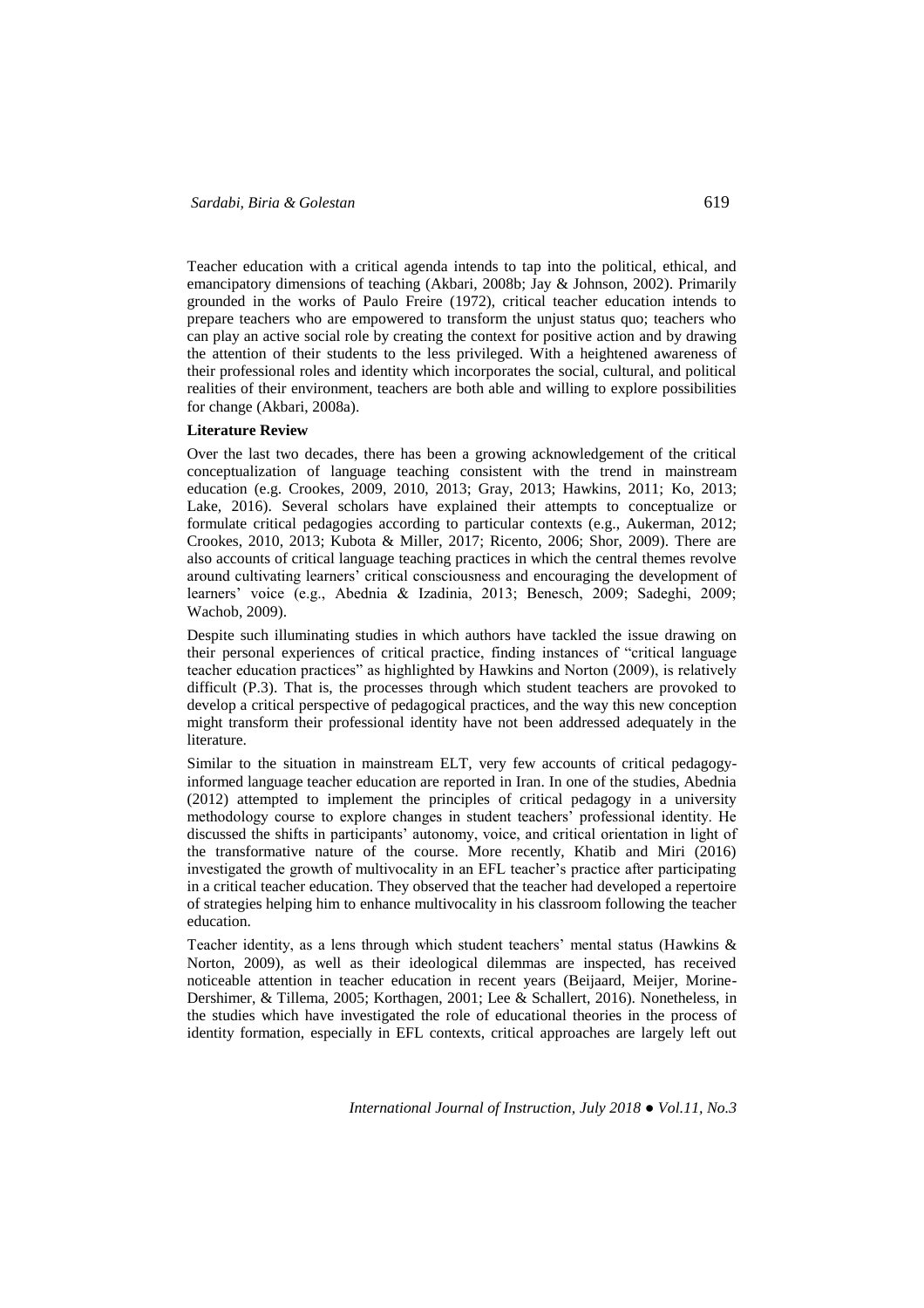despite their extensive discussion in mainstream teacher education (Sharma & Phyak, 2017). That is, despite the fact that a growing body of literature within ELT (e.g., Abednia, 2012; Goldstein, 2004; Pennycook, 2004; Willett & Miller, 2004) has addressed the current move from teacher education with a multicultural agenda to teacher education with a social justice agenda (McDonald & Zeichner, 2009), very few attempts have been made to explore the contributions of a critical teacher education, particularly in an EFL context, to the process of student teachers' identity formation.

In this article we attempt to contribute to this line of research by examining the ways in which EFL teachers are inducted in a critical approach to teacher education and the impact of this new perspective on their professional identity construction. Therefore, due to the paucity of research in this area and because of the dominance of the banking model of L2 education in Iran, the present study is aimed at exploring the components of Novice EFL teachers' professional identity before and after the program. It, also, is intended to investigate the processes through which they construct and reconstruct their professional identity. To address the above-mentioned objectives, the present study sets out to explore the following research questions:

1. What are the components of novice EFL teachers' professional identity before the CP-informed teacher education?

2. What are the components of novice EFL teachers' professional identity after the CPinformed teacher education?

3. How does novice EFL teachers' professional identity evolve over time?

### **METHOD**

### **Setting and Participants**

The data presented in this study were taken from a larger project aimed at investigating the effects of a CP-informed teacher education on novice teachers' professional identity, and the way it impacted their classroom practice, their attitude toward material development and incorporating culture into L2 teaching. In order to explore the process of professional identity (re)construction of the participants in this study, a qualitative research was designed because it will allow the researchers to arrive at an in-depth understanding of the process of identity formation.

The participants who are reported in this study attended the above-mentioned teacher education program. They were 9 novice EFL teachers who were teaching general English courses at three branches of a language institute in Tehran, Iran. Purposive sampling was chosen for the selection of novice teachers. To be more specific, novice teachers were chosen for the study because the first years of teachers' practice are considered as one of the important stages in which they can be easily influenced by the instruction provided in teacher education. Four of the participants were males whose ages ranged from 22-26 years old, and five of them were females with the age range of 21-26 years old. Five of them had a B.A in English while the remaining 4 were senior B.A students. Although they held three different university majors in English, they had all passed the same courses related to teaching methodology in their BA. Another factor which the participants had in common was the fact that they were interested in teaching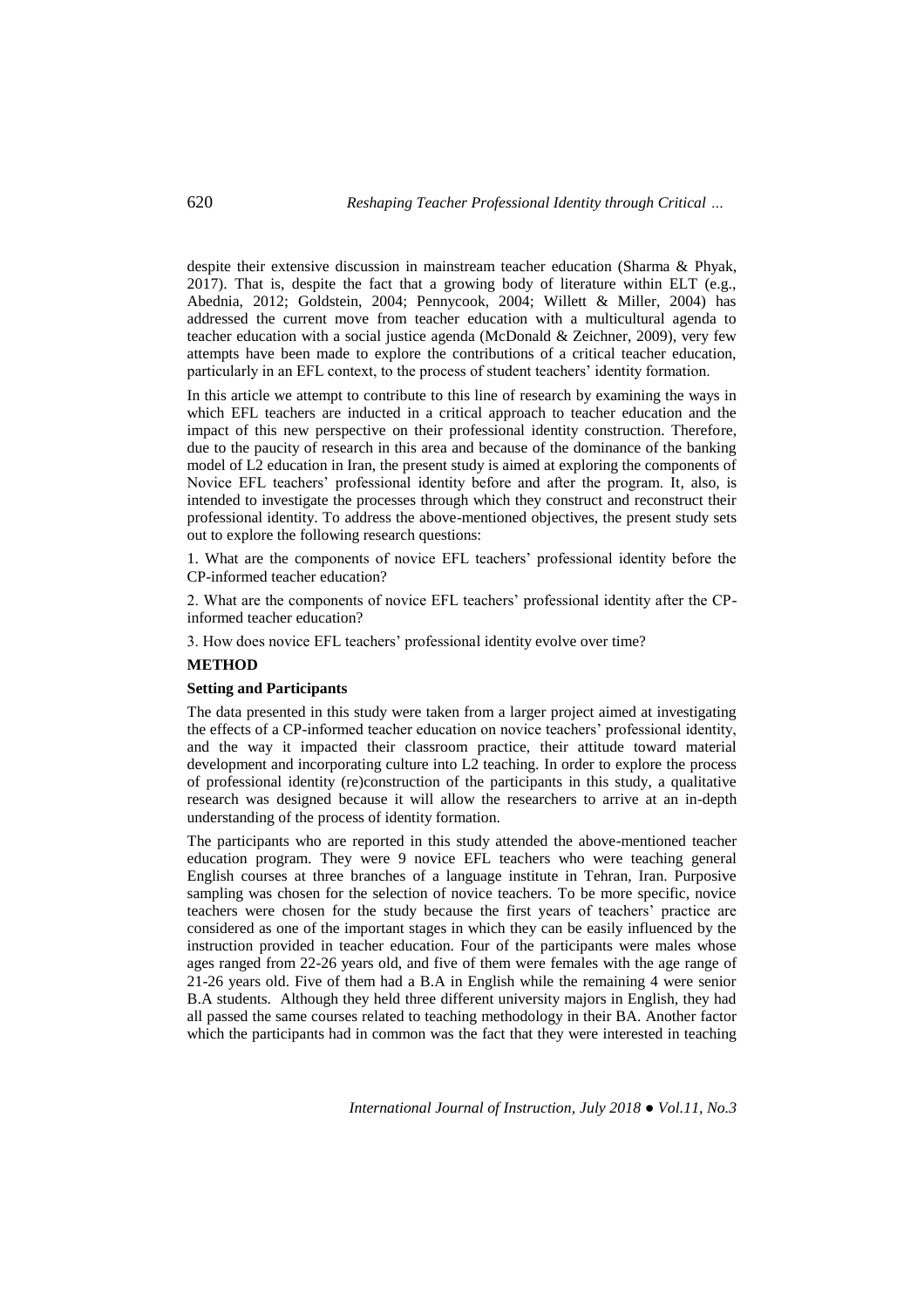English and they all were at an advanced level of language ability as their recruitment documents indicated. Participating teachers' demographic information is presented in Table 1.

The framework was implemented in an in-service teacher education program at the central branch of the language institute, Tehran. Gaining the permission of the manager of the institute, a teacher education program incorporating CP principles were conducted and novice teachers (less than three years of practice) of the three branches were invited to participate in the program. Participation in the research was voluntary, and the teachers' informed consent was obtained prior to participation in the study. All the participants were ensured that their anonymity would be maintained and that their information would be kept confidential.

What makes Iran a distinctive context for this research is that, the dominant education system of the country is rooted on the banking model of education. In other words, the participants in our study had experienced a transmission model of education at both school and university. In such a milieu, a one-size-fits-all policy dictates a predetermined syllabus in which learners are expected to regurgitate the content of instruction transferred from the teacher. As a result of being educated in this educational context, learners develop traditional habits of studying which are often resistant to change in the future.

Table 1

Participating Teachers' Demographic Information

| Teacher | Gender | Age     | Degree            | Major              | Experience |
|---------|--------|---------|-------------------|--------------------|------------|
|         |        | (years) |                   |                    | (years)    |
| T1      | Male   | 22      | <b>BA</b>         | Translation        | 3          |
| T2      | Male   | 22      | <b>BA</b>         | English literature | 1.5        |
| T3      | Male   | 26      | <b>BA</b>         | English literature | 2          |
| T4      | Male   | 24      | Senior BA student | English literature | 2.5        |
| T5      | Female | 21      | <b>BA</b>         | Translation        | .5         |
| T6      | Female | 23      | Senior BA student | Translation        |            |
| T7      | Female | 22      | <b>BA</b>         | TEFL.              | 1.5        |
| T8      | Female | 23      | Senior BA student | TEFL.              | 1.5        |
| T9      | Female | 22      | Senior BA student | Translation        |            |

## **The Critical EFL Teacher Education Program**

In order to conduct a CP-informed teacher education course, Richards' (1989) model of teacher education, consisting of approach, content, process, teacher roles and teacher educator roles was adopted as the underlying framework. Then the components of critical language pedagogy proposed by Crookes (2013) based on Freire's perspective on CP were mapped onto this model. What follows is an elaboration of how this incorporation took place.

**Approach:** The program attempted to help novice teachers to develop a critical perspective toward their real concerns. This could empower them to be engaged in the effort to shape their values and beliefs, and to produce their own critical philosophy of language teaching which would eventually lead to adopting an orientation toward action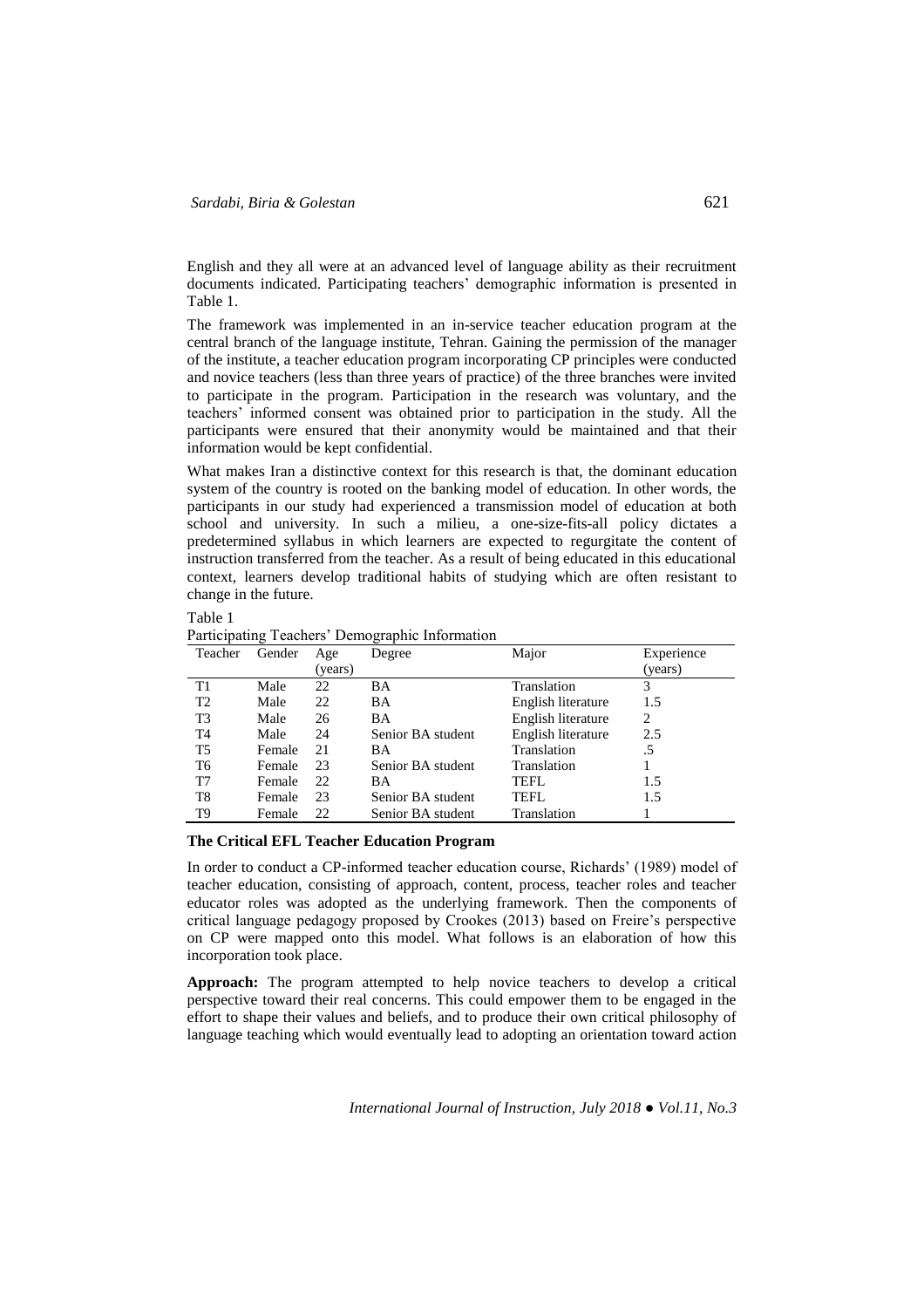(Crookes, 2013). That is, being engaged in the process of critical reflection will provide an opportunity for the student teachers to examine their attitudes and assumptions which will consequently, result in examining their teaching practices (Richards & Lockhart, 1999).

**Content:** The syllabus followed in the course was negotiated with the student teachers. Through a critical needs analysis of student teachers' genuine concerns, their needs and expectations of the course, which formed the backbone of the course materials, were identified. Also, student teachers' narrative accounts of their teaching practices were incorporated into the content of the program.

**Process:** A participatory approach in which critical dialogue was the fundamental element was adopted in conducting the course**.** Participants were encouraged to address issues discussed in the class in the light of their experiences as both learners and teachers. Rather than transferring the content of information through lectures, topics were posed as problems, and they were asked to reflect on issues through a dialogic process, while reconsidering the basis for their assumption.

**Teacher educator's role**: A shift of position occurred from that of an expert to collaborator, from a trainer to consultant. In an attempt to maintain a democratic context in class, the teacher educator coparticipated in the learning process, problematizing the pedagogical concerns and engaging in discussion of possible solutions with student teachers.

**Teacher's role**: In addition to the critical discussion of the problems posed, student teachers were considered as participants in negotiation of the content of the syllabus. Likewise, they were regarded responsible for assessing their own learning, making decisions and enacting accordingly.

# **Data Collection and Analysis**

The following steps were taken in order to conduct the study.

Initially, an interview was arranged to capture novice teachers' professional identity before the program. The interview framework functioned as the main instrument to explore the process of professional identity (re)construction of the participants. The framework of the interview was developed after a thorough review of the literature on teacher identity. Izadinia's (2013) conceptualization of teacher identity, proposed as a result of reviewing 29 studies on student teacher identity, served as the primary frame of the interview. The components contributing to the development of teacher identity were *cognitive knowledge*, *sense of agency*, *self-awareness*, *critical consciousness*, *teacher voice*, *confidence* and their *relationship with colleagues, pupils and parents*. To complement the proposed framework *task perception* and *future perspective*, two components derived from Kelchtermans's (1993) classification of teacher identity were also incorporated. Due to the commonality between self-awareness and confidence the two constructs were integrated into one which was called *self-efficacy*. Finally, career biography was added to the above categories as it has proved to play a significant role in the development of professional identity (Geldenhuys & Oosthuizen, 2015).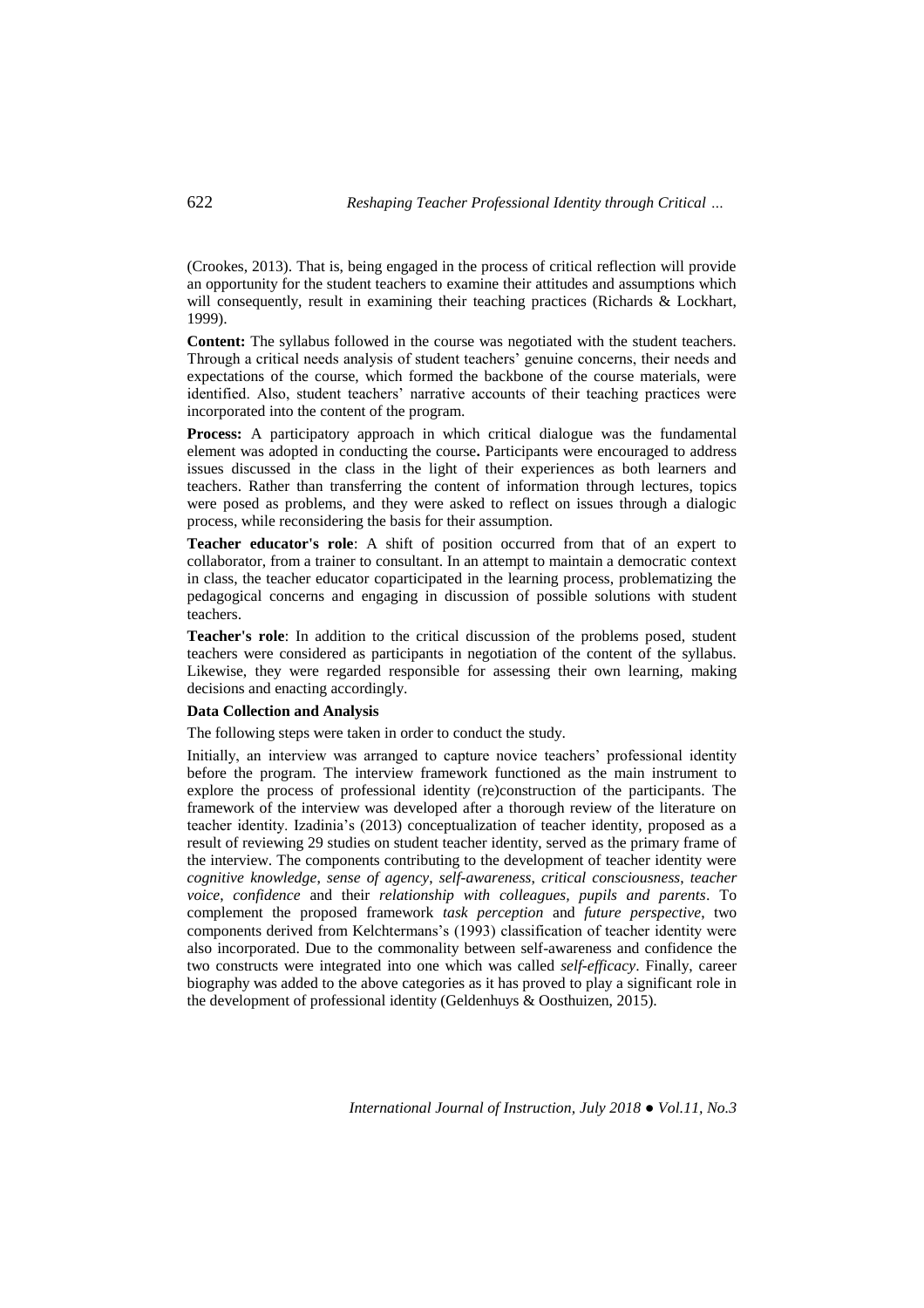The semi-structured interview was conducted with each of the participants in their workplace. Each interview lasted 40 to 50 minutes. The language of the interview was English; however, participants could switch to Persian whenever they felt they had to explain something confusing or ambiguous. It was assumed that they would be able to elaborate on their responses without being hindered by deficiencies in their English proficiency. In the cases in which Persian was used, their answers were translated into English verbatim trying to avoid any changes in the participants' intentions.

Next, the critical EFL teacher education framework discussed above was implemented in a 15-week program of professional development. The class met twice a week for 90 minutes each session. Initially, student teachers were asked to express their concerns and expectations of the course which helped the researcher identify the topics related to their real life experiences. Selection of topics and the readings were done considering the suggestions made by student teachers during the class. Prior to each session they were asked to read the assigned papers and book chapters. They were also stimulated to find connections between the content and their first hand experiences. This was presumed to help us to create a more dialogic context in the classroom through the distribution of power between teacher educator and student teachers. Also, it facilitated their engagement in critical discussions of the topics in the class. In order to maintain the critical environment of the classroom the teacher educator attempted to problematize the major issues covered every session by raising questions and encouraging them to analyse those issues from a personal perspective.

They were also encouraged to find ways in which they could most effectively put those issues into practice in their own classes and write their insights into the issues in reflective journals every two weeks. Individual reflective journals are a "potential tactic" which could provide an opportunity for novice teachers to contemplate on how to apply the critical concepts in the "intended future teaching context" of their practice (Nuske, 2015, p. 285). Following the CP-informed program the post-course semi-structured interview was conducted to explore shifts in participating teachers' professional identity.

All the pre-course and post-course interviews were transcribed and thoroughly reviewed along with the reflective journals written by the participating teachers throughout the course. In order to look closely into the process of the participants' professional identity formation, recorded instructional sessions and class discussions as well as the teacher educator's reflective journals were also utilized.

Analyzing the data involved a process of inductive and deductive reasoning common to a grounded theory (GT) approach. It is believed that GT helps to construct theoretical explanations of the social processes through data collection and data analysis simultaneously (Charmaz, 2006). This is in line with the main aim of the study, which is investigating the process of professional identity formation. To ensure dependability of the data, another researcher was asked to check the codes extracted from the pre-course interview in the initial coding stage to determine if he would arrive at the same conclusion. The investigator triangulation, therefore, helped to heighten our confidence in the findings.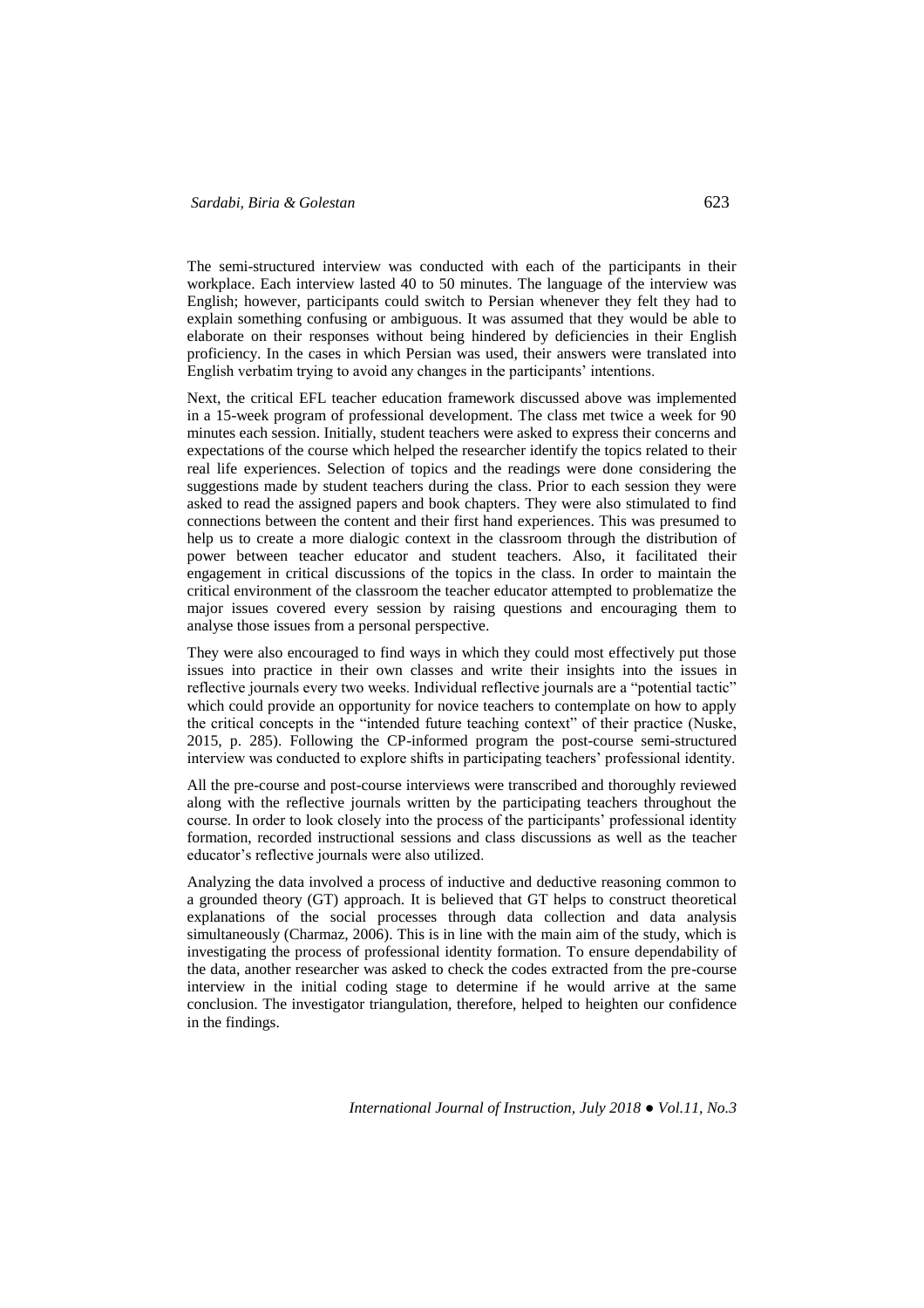### **FINDINGS AND DISCUSSION**

# **Construction of their professional identity: Attitude of compliance (Intended to perpetuate the status quo)**

Novice teachers' professional identity depends largely on some internal factors such as the assumptions they make of their profession and the external factors including the context of their teaching (Hsiao, 2018). In their attempt to construct their professional identities they draw on the recollections of their own schooling (Intrator, 2006), as well as their teacher training experience. Having experienced a transmission model of education in which all the decisions were being made for them, the majority of participating teachers were unable to voice their independent opinions on matters of even highly relevance to their career. In addition, the functionalist approaches to L2 education impose an uncritical treatment of the sociopolitical conditions (Alford & Kettle, 2016). This was observed in the ideas they expressed in the pre-course interview as well as their early class discussions and journals. The emerging themes referring to the reasons for novice teachers' uncritical voice and compliance were associated with more powerful forces, namely the supervisors or managers, the theoreticians, and the materials developers.

T3's comment is a typical example of many of their earlier opinions on issues of authority: "we are not allowed to interfere with the decisions of the supervisor and manager". Describing the qualities of a successful teacher T4, similarly, refers to learners' satisfaction which is achieved primarily through "obeying and following the rules of the institute". As an example of the rules she had to adhere to, T9 pointed out that

We should conduct the class as stated by the fixed lesson plans which are given to us by the supervisor at the beginning of every term. We are evaluated in terms of the extent to which we practice according to those plans.

Most of the participating teachers reported on the ways in which they became assimilated into the rigid and dominating culture of their language centre by adopting its norms and values. They tended to adopt an attitude of compliance early in the course as they experienced the ways in which language centres operated. Unhappy with such an environment predominating over the language centres, T1 expressed his recently adopted indifference to the problems he faced: "I have tried to talk to them but they didn't take my ideas seriously, so I think the best thing to do is not bother". Most of the teachers held negative attitudes toward challenging the authorities in their institutes believing that they "know better" as T2 put it. Therefore, they espoused an attitude of compliance and conservatism, assuming it would eventually help them succeed in the job.

Beliefs about the superiority of imported textbooks were also widely held among the participants when they referred to native English theoreticians as the ones who should design ELT materials. They had defined their relationship to materials they used in their classes as passive consumers who did not assume to have the right to make even the slightest changes in the materials they used. As evidenced in the ideas they expressed, they obviously lacked confidence in either the locally-produced textbooks or their own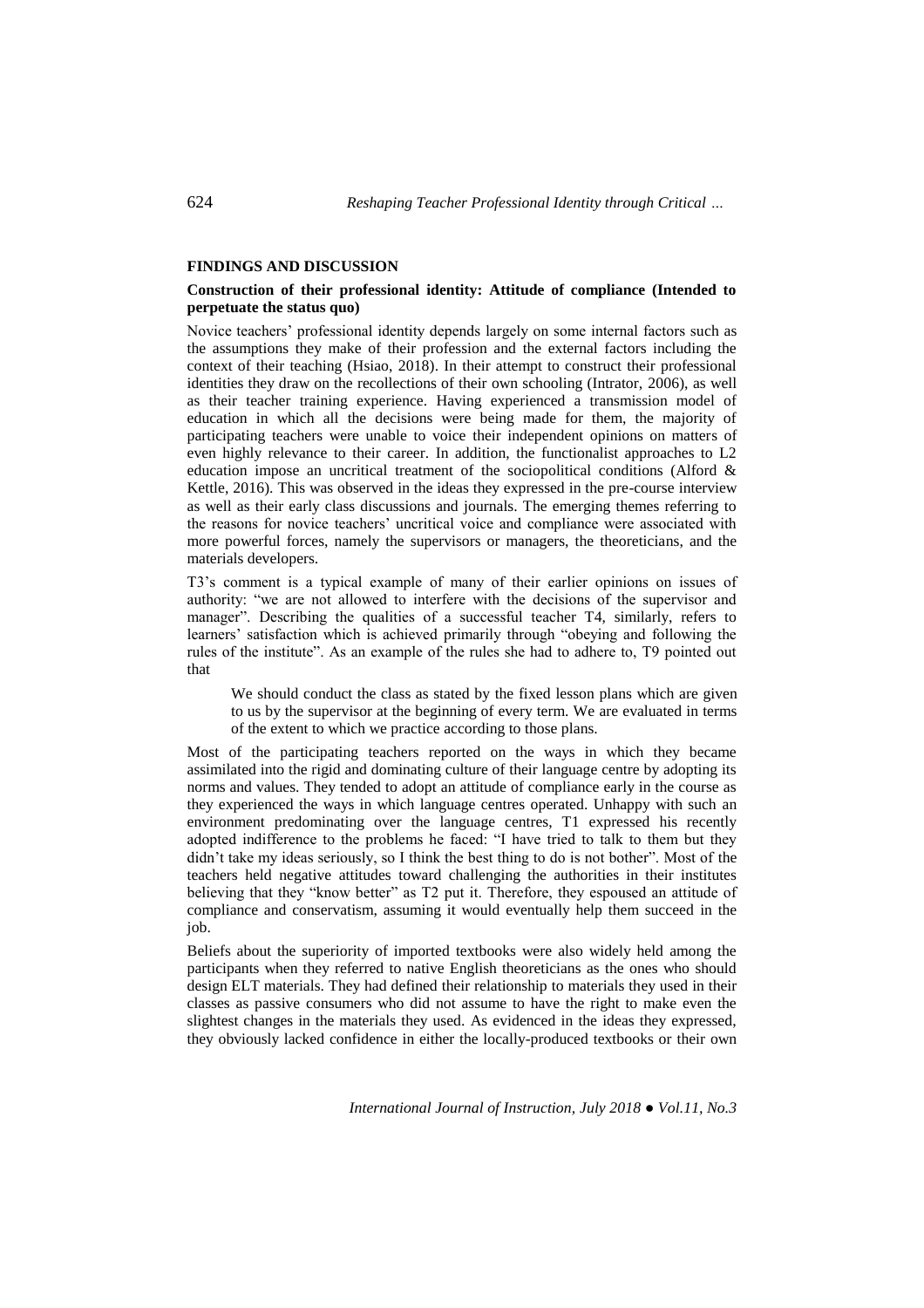right to prepare any type of materials. T4, for example, believed to be a competent teacher as he was following every step of the "teacher's guide when writing the lesson plan". Similarly, T5 defending the reliability of the teacher's guides, argued that experts who had designed the textbooks "know how to teach the book better". Elaborating on the adequacy of the ELT textbooks written by the English native writers, T6 and T8 believed that locally-produced materials or teacher-prepared materials would not enjoy the same efficacy level as the well-known textbooks available in the market. When asked if they ever considered preparing the materials adapted for their own classes, T8 said that: "there is no need to design the materials because we have access to many great textbooks that are written by the experts… For preparing the material we should have the expertise".

The same uncritical attitude was observed early in the program when the class was engaged in a discussion of the decontextualized methods. Many of the participating teachers like T2 wanted to know "the best method" to teach. They would persistently ask for the right method or techniques to apply in order to improve their practice. When they were asked to critique the methods based on their perception and practice, their comments both during the discussions and in their reflective journals were primarily focused on either the total approval of alternative methods, or the descriptions of theoretician's opinions; that is, they did not seem to be able to take a critical perspective in order to voice their independent ideas and identify the drawbacks of the conventional methods. The attitudes of the participants early into the program aligns Nuske's (2015) observation that teachers who have not exercised critical thinking as learners, fail to question the taken for granted assumptions of the prevailing system, become operatives of the imposed system and begin to reproduce the same unequal structures.

### **Reconstruction of their professional identity: Developing a voice (Unveiled the role of imposed rules and imported theories in language teaching)**

Analysis of the class discussions and reflective journals toward the end of the program and the post-course interview suggests that novice teachers began to revise the uncritical position they had adopted earlier and developed a critical teacher voice. They became aware of the uncritical perspectives they had adopted toward foundational conceptions of language teaching and started to reconsider the unquestioned assumptions they had taken up before and early in the course.

Interestingly enough, T1 who had explained his futile attempt to talk authorities into allowing L1 use in his classes, said he quit working for that institute because "the atmosphere was very strict, and they wouldn't listen to the teachers' ideas". T4 also criticized his rather indifferent position saying:

I thought if I followed what my colleagues were doing, I would have fewer problems but now I think every class is unique and maybe the way they are teaching will create a problem in my class.

Other teachers, including T6, showed a similar shift in the way they treated institutional constraints: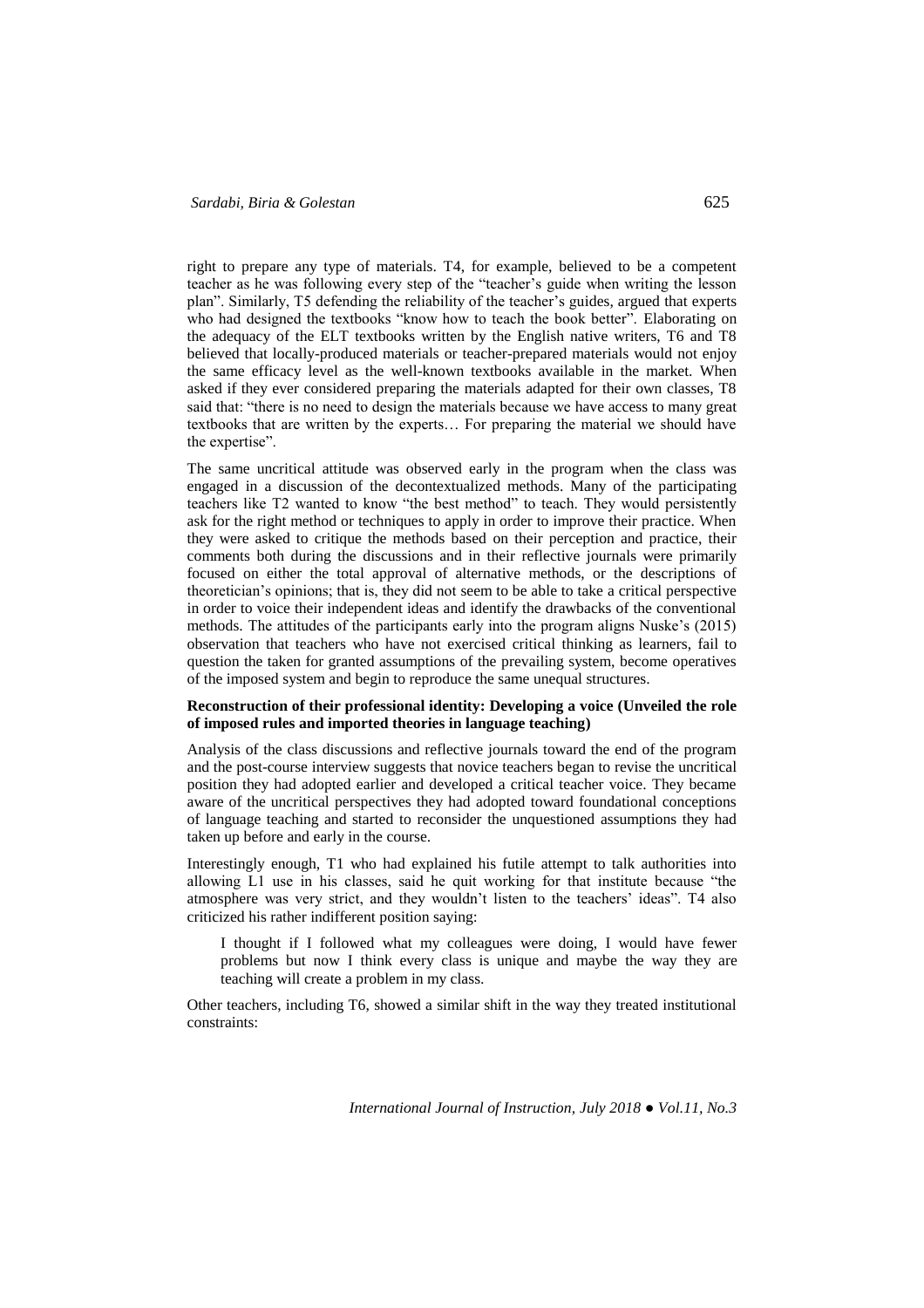Some of the policies of the institutes are limiting a teacher's freedom of choice. For example they decide about the textbooks, the number of sessions, and even whether we should fail or pass a student at the end of the term.

The shift in participating teachers' voice echoes Nuske's (2015) assertion that if novice teachers' are expected to "facilitate the empowerment" of their learners, they need to become "advocates for themselves first" (p.291).

Coming to realize the disempowering force of their previous conceptions, most of the participating teachers started to question the attitude of compliance they carried early into the course. T8's heighted awareness prompted her to develop her own theory of practice saying "as the teacher of the class, I know my students' needs, and I can choose the method or strategy which suits them". T3's and T7's level of criticality went further to encompass the general system of education in the country, as T7 believed: "the teacher-centred approach in language classes is the same approach h which is taken in our schools… If we want to make some changes, we should start from our schools". This is in line with Kumaravadivelu's (2003) description of practicality which encourages "teachers to theorize from their practice and to practice what they theorize" (p.37).

While their earlier journals did not reflect any critical views, their comments toward the end of the course showed their depth of engagement with the concepts and the way they attempted to use those ideas in creating a professional image of themselves as autonomous teachers. T9, for example, wrote that her ultimate intention was to establish the English classroom as a place in which students could reach more critical understandings of meaningful issues in their lives:

The institute where I teach is located in the suburb of Tehran, and my students are mainly from poor families. If there is a topic in the book which is not related to their lifestyle, I ask them to compare it with their own culture and tell me which one is better.

Other teachers seemed to have further expanded the scope of their criticality to include a critique of the current ELT textbooks. T5, who had argued for the superiority of imported ELT textbooks because they were "written by native speakers", stated that "they need to be adapted" as they are not "in some cases related to the interest of our learners". Likewise, T2 expressed his confidence in preparing the materials related to the culture of his learners with a critical touch: "one session the topic was marriage…I took a reading from the internet about the customs in different parts of Iran and asked the students to express their opinions about them". ST2's willingness to exercise his agency, which was due to his changed identity, mirrors Kumaravadivelu's (2012) view that individuals' identity determines their capacity to exercise their agency. These reflections demonstrate a significant change in novice teachers' pedagogical priorities, as they started to appraise the value of different teaching methodologies, ELT materials, and policies adopted by institutions in terms of their empowering potential for learners. They appeared to have changed their prior complying attitudes and embraced a critical perspective through which they were able to reconsider their positions and rights. In line with Kubota and Miller's (2017) assertion, novice teachers' professional identity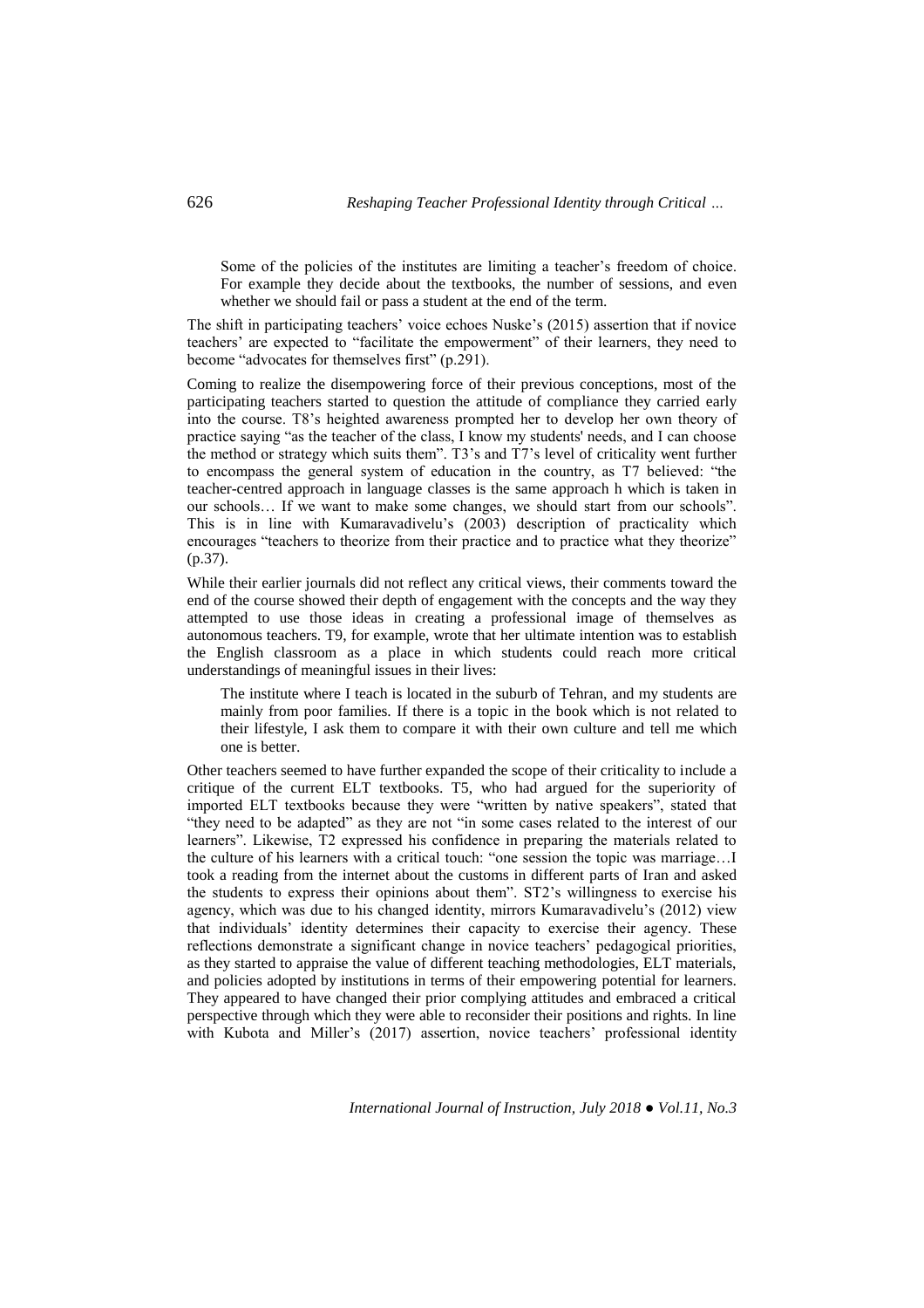seemed to have transformed "through problematizing taken-for-granted" assumptions underlying power structures (p. 212).

# **Construction of their professional identity: A narrow view of EFL teaching (Assumed teacher as an instructor)**

The roles and responsibilities teachers assume are another issue to be considered when evaluating their allegiance to the conventional or critical approaches to education. This theme concerns the extent to which EFL novice teachers' views of the scope of their teaching changes after the CP-informed teacher education program.

The EFL/ESL teachers who have experienced a banking model of education as learners have internalized the belief that their role is primarily confined to the efficacy issues such as implementing the right techniques and strategies, transferring the linguistic knowledge to the learners, (Pennycook, 2001) and emphasizing the discourse of "native speakerism" (Nuske, 2015, p.296). In fact, they have distanced themselves from the wider sociocultural and political dimensions of their practice.

Mainstream applied linguistics' obsession with linguistic and psycholinguistic aspects of language learning has also aggravated the situation. That is, second language education has mainly concerned itself with explaining the what and how of second language acquisition at the cost of neglecting the educational commitments of language teaching (Abednia, 2012). This has resulted in the growing interest, in teacher training programs, in conveying the effective techniques to teach the language or manage the class while losing sight of broader issues of education, such as educating teachers to be agents of social change (Hawkins, 2011) with the aim of preparing learners to adopt a critical perspective toward the issues in their life.

A narrow view of EFL teaching was observed in the early-course data of the participants especially in the pre-course interview. They seemed to have defined the responsibilities of EFL teachers mainly in terms of their mastery of the linguistic system and the techniques to transfer the knowledge of the language to their learners. When describing the qualities of an ideal language teacher, most of the participating teachers, including T3, referred to language proficiency as the most important criterion:

I should work on my language ability, especially my speaking… I guess my reading is much better than my speaking… If I improve my language, I can get better classes and also a better payment.

T2 and T4 also showed similar attitudes when they referred to having a personal plan to improve their grammatical and vocabulary repertoire as they believed to be the first and foremost characteristic of a language teacher. As T7 was describing her journey to the language teaching profession during the first interview, it became evident that the discourse of native speaker proficiency had strongly dominated her conceptions of language teaching:

I really try to sound like an American when speaking; my students are very impressed with my accent. I think if you have some mistakes in your speaking, they easily lose their faith in you.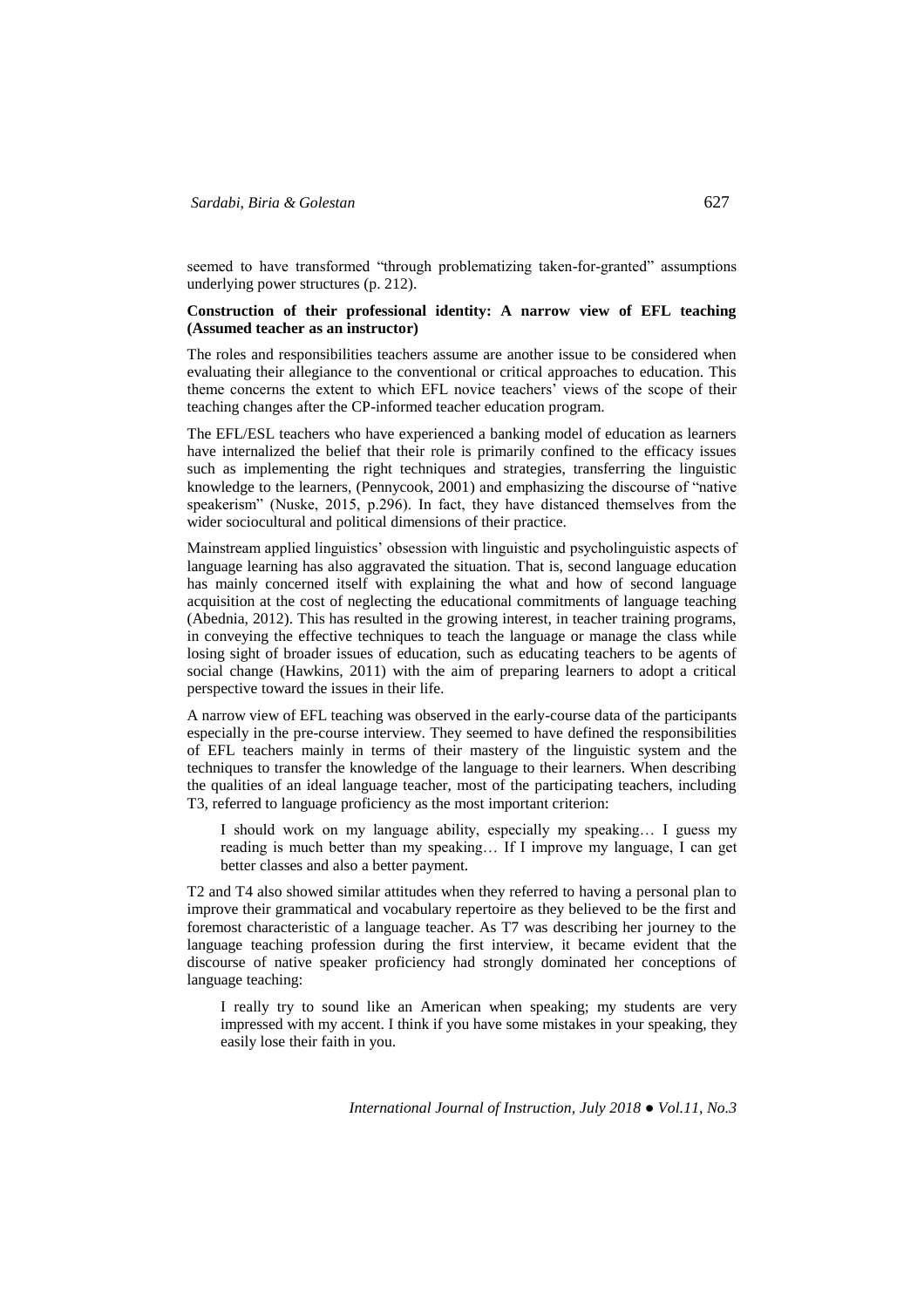This observation aligns with Guerrero and Quintero's (2009) stance that the teaching of English has been regarded, mainly, as a neutral activity whereby the teacher's role is limited to teaching the skills. Aside from an emphasis on language-related attributes of an EFL teacher, what seemed to concern the novice teachers most was the efficacy of their teaching methods. When asked to explain about the challenges they had encountered as teachers, many of them pointed to their occasional failure in conveying the subject matter effectively. For example, T1 reported:

In the first week of my teaching English, I had some difficulty teaching the grammar. Some of my students were confused, and told me they didn't comprehend the lesson. From that time, I tried to explain the grammatical points by giving many examples.

Similarly, T3 believed that his criterion for judging his teaching is "learners' comprehension". T5 and T6 assumed that being equipped with the knowledge of different methods and theories would enable them to become competent teachers. Likewise, T8 characterized successful language teaching in terms of the ability to apply the "right method" at the right time. Creating a "balance" in the teaching of the four skills was what concerned T9 in her evaluation of her practice. During the first interview and the early-course data, almost all of the participating teachers failed to address the humanistic and transformative objectives of ELT education.

The last theme concerning the participants' view of their responsibility as an EFL teacher was related to their attitude toward ELT materials. The impact of the technicalrational discourse of mainstream ELT was evidently noticed in participants' agenda here too. When asked to evaluate the textbooks they had been teaching, they failed to include social and cultural objectives into their agenda. T1 and T5 were concerned about the inadequacy of writing practice in *The New Interchange*. T6 commented that she liked *The American English File* as each language skill is given enough room for practice. T9 also believed that the "integrated "presentation of skills in *Top Notch* promotes learners' communicative ability. The rest of novice teachers' evaluation of the textbooks they had covered dealt largely with one or more of the four language skills. There was no mention of the cultural or social values of the content of the textbooks, nor the contribution of those series to learners' critical consciousness. The ideas expressed by the participating teachers corroborate Borg's (2017) conception of a narrow view of teacher identity focusing, "exclusively on institutional matters such as planning and delivering lessons, managing the classroom, and assessing the students (p. 128).

## **Reconstruction of their professional identity: A humanistic conception of teaching (Acknowledged the social/cultural responsibilities of a language teacher)**

As a result of participating in the CP-informed teacher education program, novice teachers began to redefine their roles and responsibilities toward learning and learners. As evidenced by the data collected from the participants toward the end of the program and the post-course interview, almost all participating teachers acknowledged that their perceptions of their role as an EFL teacher had changed. The most recurrent theme in their account of their responsibility was their conceptualization of teaching as a mission.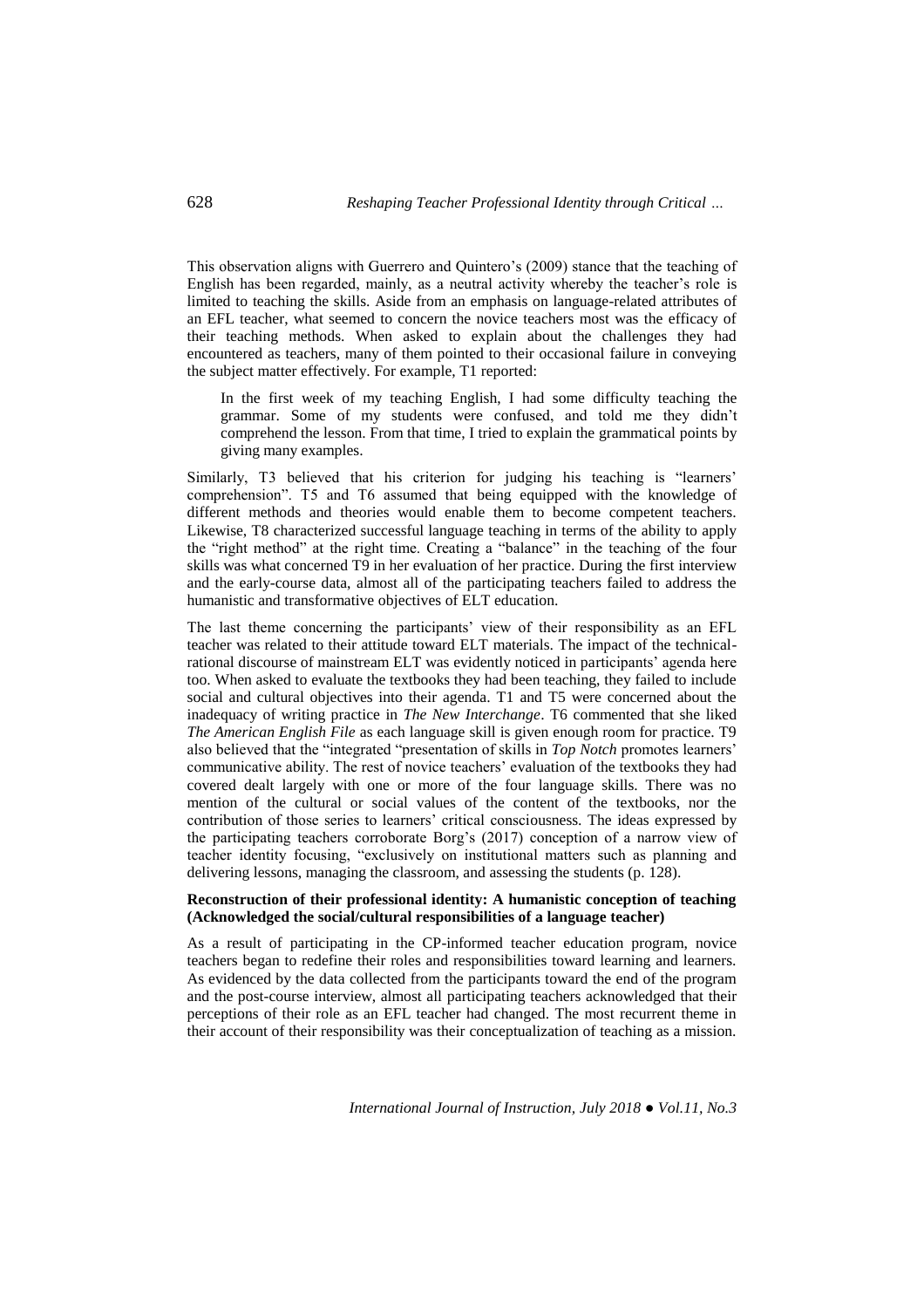T2, who had highlighted grammatical competence and vocabulary knowledge as the key elements in a teachers' self-development, held that:

I thought that language teaching was about focusing on the practice of different language skills for everyday situations, but I realized that I have more responsibilities than just teaching the language. A language teacher can have a great influence on the minds of learners.

T1 and T6 also admitted that they too had had a distorted picture of the teaching profession before the course and had reconsidered their pedagogical priorities believing in their role as a model for promoting critical thinking. Similarly T7, who used to be very proud of her language proficiency, expressed her concern about the society, at large, underestimating a language teacher's role:

A language teacher's role is misunderstood in our society and even among the professionals. They really think it is an easy job and they don't take our social and cultural responsibilities seriously.

Another commonly shared belief after reconsidering their technical definitions of EFL teaching concerned the transformative role of a teacher. T9, whose main pedagogical priority was allocating equal class time to each skill, wrote, in her final journal, that she was going to "raise learners' awareness of the issues both in their local culture and the target language culture". In his attempt to describe his professional responsibility, T2 expressed his concern about learners' uncritical assimilation of undesirable aspects of the English culture. Therefore, he held that he was determined to develop learners' consciousness of such challenging issues. Revising her prior assumptions about an EFL teacher's domain of influence, T5 pointed out that:

One of the challenges that we should overcome in our society is the unequal opportunities given to males and females. If I want to transform the society, I need to start changing my own students' first.

Interestingly enough, novice teachers' opinion of learners' needs also shifted away from mere consideration of their cognitive needs to one prioritizing their affective needs and wants. Their consideration of learners' emotions dominated their late-course journals and seemed to operate as a crucial determinant of their educational choices in their practice. For example, T4 commented that:

I try to understand my students' feelings … if I realize that they have a problem which is affecting their performance in the class, I talk to them after the class. They feel better when they see that you care.

Participants' perceptions of ELT materials also changed in light of their broader definition of EFL education. Several teachers admitted that market-oriented textbooks rarely contain the topics which deal with real concerns of Iranian learners. T2, T6 showed their willingness to compensate for the absence of such topics by introducing the materials which would promote the dialogic atmosphere of the class. Similarly, T1 expressed his genuine interest in bringing the unsafe topics "relevant to the social and cultural needs of learners" to his class believing they would encourage learners to "engage in meaningful discussions" which would ultimately result in their critical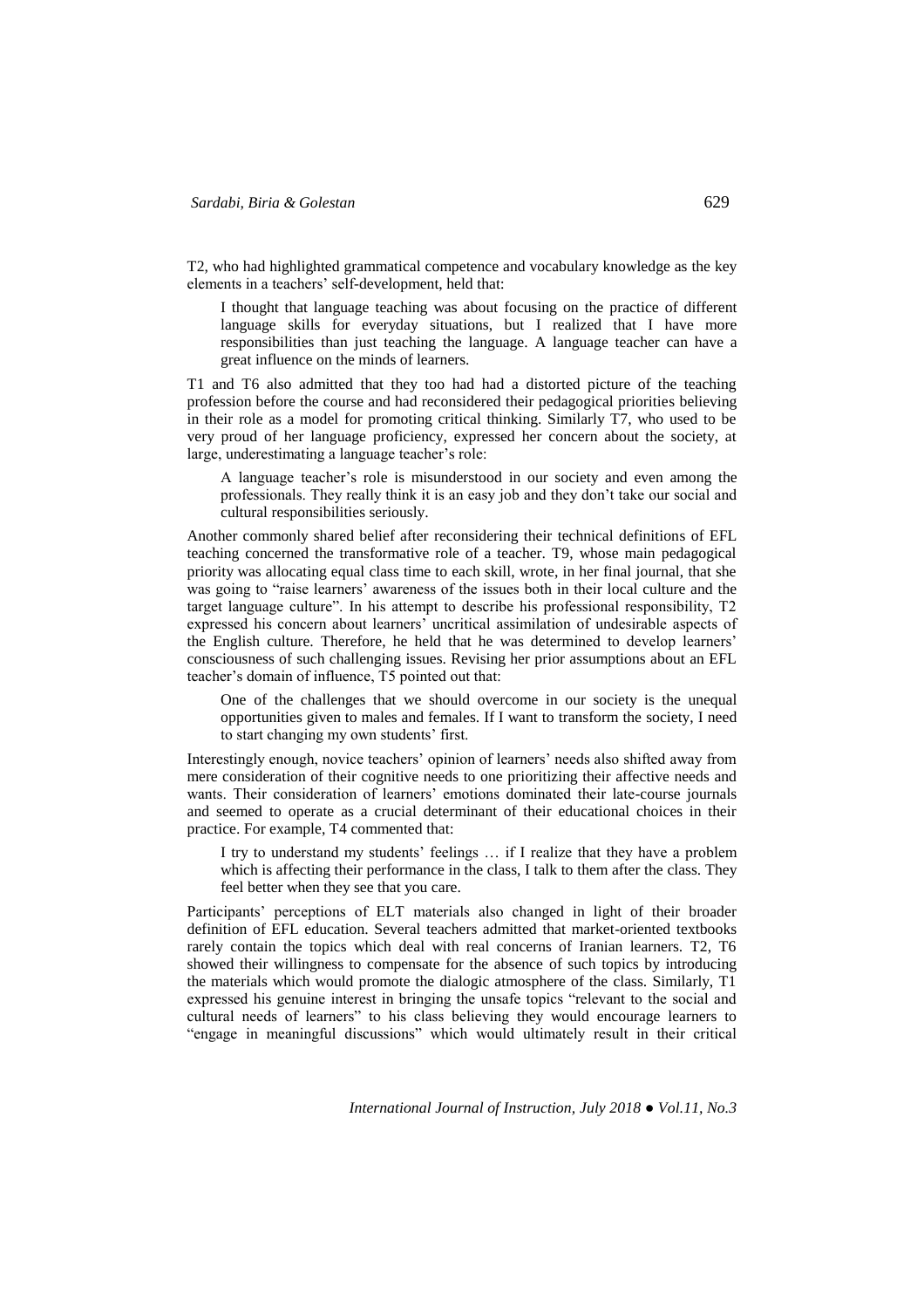understanding of those issues. The changes these participants went through represent, in Mockler's (2011) view a more humanistic conception of ELT in which emotional and personal aspects of teaching are also considered. In fact, they became aware of the moral and ethical dimensions of their responsibility. This corroborates Kubanyiova and Crookes' (2016) position who argue that awareness of "broader values and purposes" of L2 education is, now more than ever, an integral part of L2 teachers' roles (p. 120).

## **CONCLUSION**

The study presented evidence supporting the role of teacher education programs with a critical agenda in shaping teachers' professional identity given the opportunities to voice their concerns through dialogue and critically reflect on contentious issues related to profession. The program set up conditions for novice teachers to become conscious of powerful structures exercising control over their conceptions and expectations of teaching. In light of the critical dialogues and reflective journals most of teachers proved to have become critical of their most fundamental assumptions of L2 learning and teaching and some even became critical of the society in which such means of oppression are reified and practiced. In addition, they began to broaden their conceptualizations of their profession in light of the critical position they adopted and shifted toward a more humanistic perspective in which they acknowledged their social, cultural, and moral responsibilities.

In light of the findings, teacher educators are suggested to maintain constant sensitivity to the challenges student teachers' undergo in the early ears of their practice. They should set the ground for novice teachers to become critically engaged with the issues related to their practice through reflection. Teacher educators should, also, take into account that cultivation of critical identity requires, before anything else, an exclusive attention to the voices of student teachers. To prevent the reproduction of the culture of silence in classrooms, teacher educators need to adopt a democratic attitude in their own classes. As student teachers' professional identities are already constructed before entering the course, teacher educators should avoid direct confrontation with them keeping in mind that marginalizing their prior identities might "weaken teachers' identification and participation not only in teacher education programs, but also in the teaching profession itself" (Mirzaee, 2017, p. 18). Novice teachers should also be involved in a perpetual process of reflecting on their past schooling experiences and question their normative assumptions of teaching which have principally remained untouched.

Despite its contributions, the limitations of the present study should be acknowledged. The generalizability of the findings to other contexts and to participants with different sociocultural backgrounds should be done with some caution. Furthermore, the role of teachers' life histories in their willingness to incorporate critical principles in their practice warrants further investigations.

# **REFERENCES**

Abednia, A. (2012). Teachers' professional identity: Contributions of a critical EFL teacher education course in Iran. *Teaching and Teacher Education*, *28*(5), 706-717.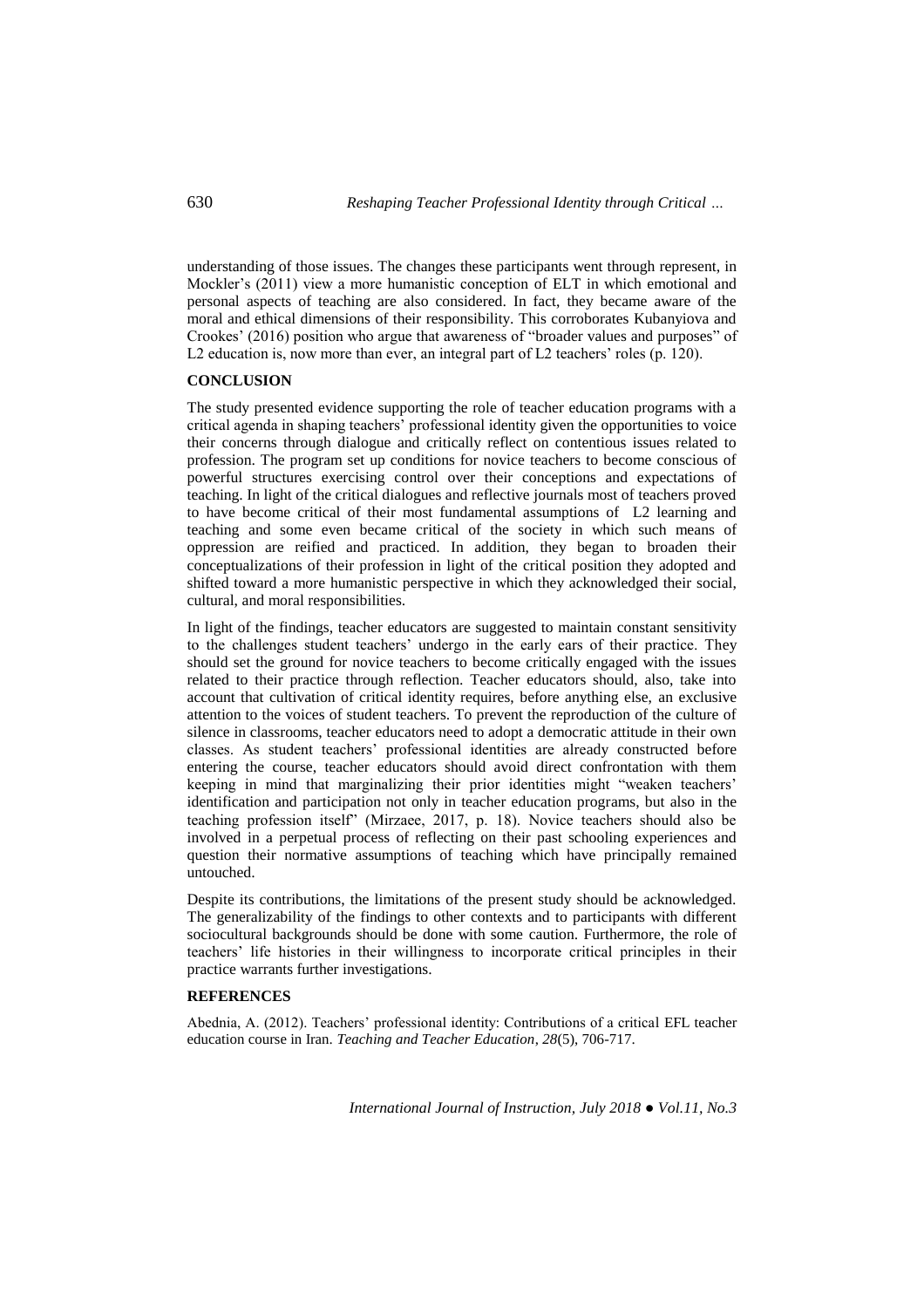Abednia, A., & Izadinia, M. (2013). Critical pedagogy in ELT classroom: Exploring contributions of critical literacy to learners' critical consciousness. *Language Awareness*, *22*(4), 338-352.

Akbari, R. (2008a). Transforming lives: Introducing critical pedagogy into ELT classrooms. *ELT journal*, *62*(3), 276-283.

Akbari, R. (2008b). Education is filled with politics. *ELT journal*, *62*(3), 292-293.

Akbari, R., & Dadvand, B. (2011). Does formal teacher education make a difference? A comparison of pedagogical thought units of BA versus MA teachers. *The modern language journal*, *95*(1), 44-60.

Alford, J., & Kettle, M. (2017). Teachers' reinterpretations of critical literacy policy: Prioritizing praxis. *Critical Inquiry in Language Studies*, *14*(2-3), 182-209.

Aukerman, M. (2012). "Why do you say yes to Pedro, but no to me?" Toward a critical literacy of dialogic engagement. *Theory into Practice*, *51*(1), 42-48.

Beauchamp, C., & Thomas, L. (2009). Understanding teacher identity: An overview of issues in the literature and implications for teacher education. *Cambridge Journal of Education*, *39*(2), 175-189.

Beijaard, D., Meijer, P. C., Morine-Dershimer, G., Tillema, H. (2005). Trends and themes in teachers' working and learning environment. In Beijaard, D., Meijer, P. C., Morine-Dershimer, G., Tillema, H. (Eds.), *Teacher professional development in changing conditions* (pp. 9-23). Dordrecht, The Netherlands: Springer.

Benesch, S. (2009). Theorizing and practicing critical English for academic purposes. *Journal of English for Academic Purposes*, *8*(2), 81-85.

Blackwell, P. J., Futrell, M. H., & Imig, D. G. (2003). Burnt water paradoxes of schools of education. *Phi Delta Kappan*, *84*(5), 356-361.

Borg, S. (2003). Teacher cognition in language teaching: A review of research on what language teachers think, know, believe, and do. *Language Teaching*, *36*(2), 81-109.

Borg, S. (2011). The impact of in-service teacher education on language teachers' beliefs. *System*, *39*(3), 370-380.

Borg, S. (2017). Identity and teacher research. In G. Barkhuizen (Ed.), *Reflections on language teacher identity research* (pp. 126-132). London: Routledge.

Charmaz, K. (2006). *Constructing grounded theory: A practical guide through qualitative research.* Sage Publications Ltd, London.

Cochran-Smith, M., Shakman, K., Jong, C., Terrell, D. G., Barnatt, J., & McQuillan, P. (2009). Good and just teaching: The case for social justice in teacher education. *American Journal of Education*, *115*(3), 347-377.

Crookes, G. (2009). Radical language teaching. In M. H. Long, & C. J. Doughty (Eds.), *The Handbook of language teaching* (pp. 595-609). Hong Kong: Blackwell Publishing.

Crookes, G. (2010). The practicality and relevance of second language critical pedagogy. *Language Teaching*, *43*(3), 333-348.

Crookes, G. V. (2013). *Critical ELT in action: Foundations, promises, praxis*. New York, NY: Routledge.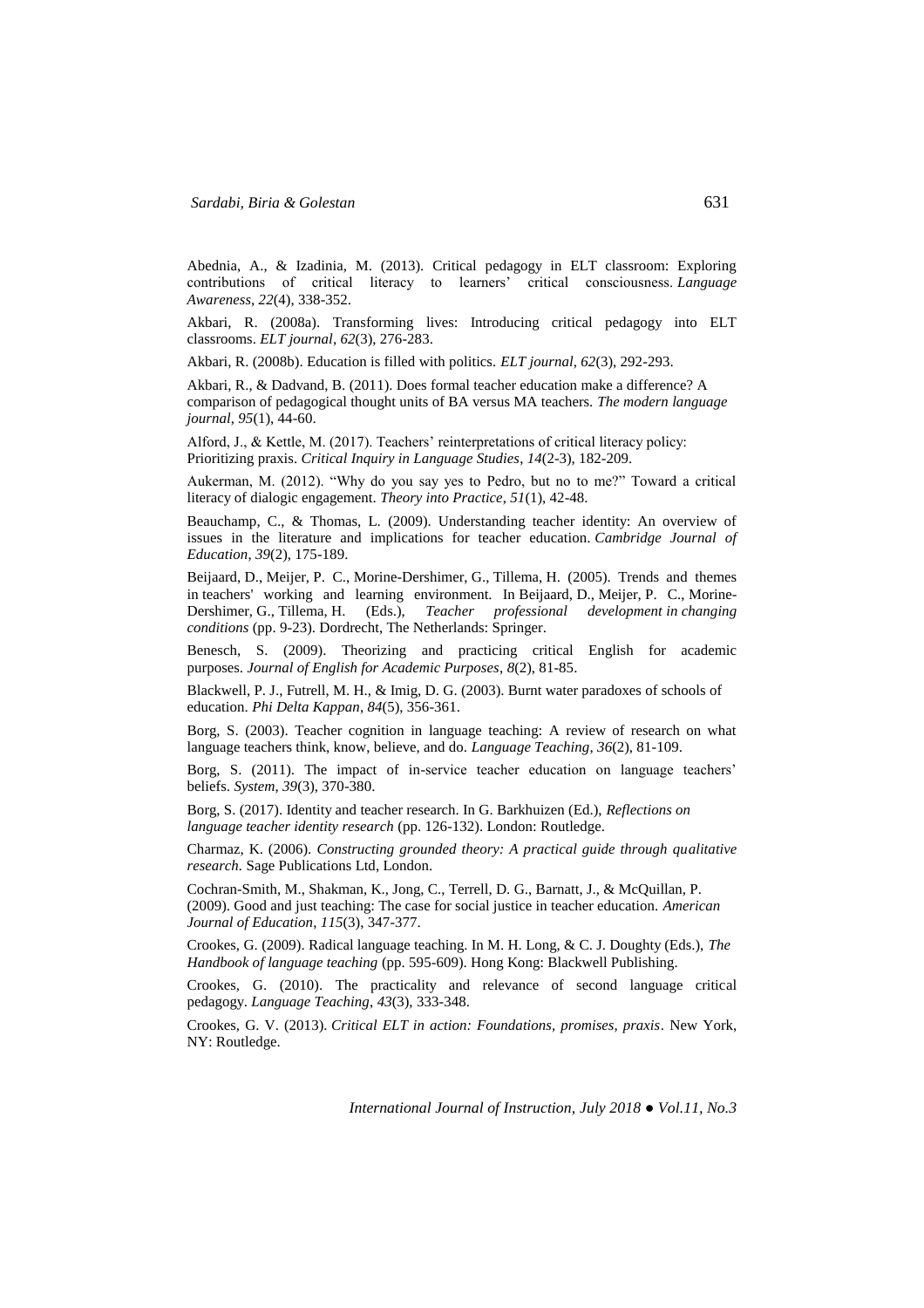Feiman-Nemser, S. (2003). What new teachers need to learn. *Educational leadership*, *60*(8), 25-29.

Freeman, D. (2002). The hidden side of the work: Teacher knowledge and learning to teach. A perspective from North American educational research on teacher education in English language teaching. *Language Teaching*, *35*(1), 1-13.

Freire, P. (1972). Pedagogy of the Oppressed. 1968. *Trans. Myra Bergman Ramos.* New York: Herder.

Freire, P. (2005). *Teachers as cultural workers: Letters to those who dare teach with new commentary by Peter McLaren, Joe L. Kincheloe*. Westview Press.

Geldenhuys, J. L., & Oosthuizen, L. C. (2015). Challenges influencing teachers' involvement in continuous professional development: A South African involvement in continuous professional development: A South African perspective. *Teaching and Teacher Education*, *51*, 203-212.

Goldstein, T. (2004) Performed ethnography for critical language teacher education. In B. Norton & K. Toohey (Eds.) C*ritical Pedagogies and Language Learning* (pp. 311-326). Cambridge: Cambridge University Press.

Gray, J. (Ed.). (2013). *Critical perspectives on language teaching materials*. Basingstoke, UK: Palgrave Macmillan.

Guerrero Nieto, C. H., & Quintero Polo, Á. H. (2009). English as a neutral language in the Colombian National Standards: A constituent of dominance in English language education. *Profile Issues in Teachers Professional Development*, *11*(2), 135-150.

Hawkins, M. R. (Ed.). (2011). *Social justice language teacher education*. Bristol, UK: Multilingual Matters.

Hawkins, M., & Norton, B. (2009). Critical language teacher education. In A. Burns, & J. Richards (Eds.), *Cambridge guide to second language teacher education* (pp. 30-39). Cambridge: Cambridge University Press.

Hsiao, C. H. (2018). Legitimate Peripheral Participation and Teacher Identity Formation Among Preservice Teachers in TESOL Practicums. *Journal of Curriculum and Teaching*, *7*(1), 64-80.

Intrator, S. M. (2006). Beginning teachers and the emotional drama of the classroom. *Journal of Teacher Education*, *57*(3), 232-239.

Izadinia, M. (2013). A review of research on student teachers' professional identity. *British Educational Research Journal*, *39*(4), 694-713.

Johnson, K. E. (2006). The sociocultural turn and its challenges for second language teacher education. *Tesol Quarterly*, *40*(1), 235-257.

Kelchtermans, G. (1993). Getting the story, understanding the lives: From career stories to teachers' professional development. *Teaching and Teacher Education*, *9*(5-6), 443-456.

Khatib, M., & Miri, M. (2016). Cultivating multivocality in language classrooms: Contribution of critical pedagogy-informed teacher education. *Critical Inquiry in Language Studies*, *13*(2), 98-131.

Ko, M. (2013). A case study of an EFL teacher's critical literacy teaching in a reading class in Taiwan*. Language Teaching Research*, 17(1), 91–108.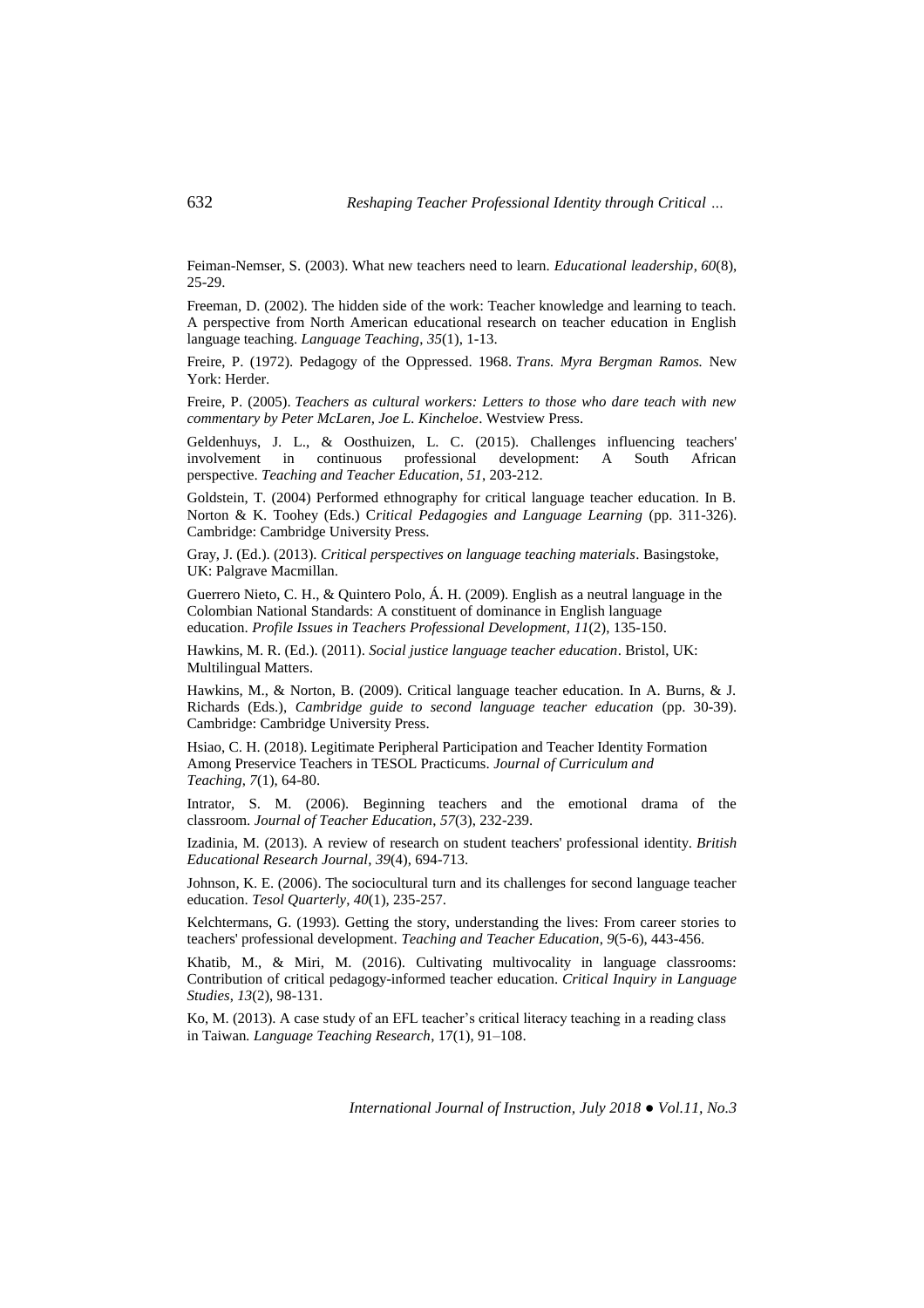Korthagen, F. A. (2004). In search of the essence of a good teacher: Towards a more holistic approach in teacher education. *Teaching and teacher education*, *20*(1), 77-97.

Kubanyiova, M. (2012). *Teacher development in action: Understanding language teachers' conceptual change*. Basingstoke, UK: Palgrave Macmillan.

Kubanyiova, M., & Crookes, G. (2016). Re‐Envisioning the Roles, Tasks, and Contributions of Language Teachers in the Multilingual Era of Language Education Research and Practice. *The Modern Language Journal*, *100*, 117-132.

Kubanyiova, M., & Feryok, A. (2015). Language teacher cognition in applied linguistics research: Revisiting the territory, redrawing the boundaries, reclaiming the relevance. *Modern Language Journal*, *99*, 435–449.

Kubota, R., & Miller, E. R. (2017). Re-Examining and Re-Envisioning criticality in language studies: Theories and praxis. *Critical Inquiry in Language Studies*, *14*, 129-157.

Kumaravadivelu, B. (2003). *Beyond methods: Macrostrategies for language teaching*. Yale University Press.

Kumaravadivelu, B. (2012). *Language teacher education for a global society*. New York: Routledge/Taylor & Francis.

Lake, R. L. (2016). Radical love in teacher education praxis: Imagining the real through listening to diverse student voices. *The International Journal of Critical Pedagogy*, *7*(3). 79- 98.

Lee, S., & Schallert, D. L. (2016). Becoming a teacher: Coordinating past, present, and future selves with perspectival understandings about teaching. *Teaching and Teacher Education*, *56*, 72-83.

Maclean, R., & White, S. (2007). Video reflection and the formation of teacher identity in a team of pre‐service and experienced teachers. *Reflective Practice*, *8*(1), 47-60.

McDonald, M., & Zeichner, K. M. (2009). Social justice teacher education. In W. Ayers, T. Quinn, & D. Stovall, *Handbook of social justice in education* (pp. 595-610). New York, NY: Routledge.

McInerney, P. (2007). From naive optimism to robust hope: Sustaining a commitment to social justice in schools and teacher education in neoliberal times. *Asia‐Pacific Journal of Teacher Education*, *35*(3), 257-272.

Miri, M., Alibakhshi, G., & Mostafaei-Alaei, M. (2017). Reshaping Teacher Cognition About L1 Use Through Critical ELT Teacher Education. *Critical Inquiry in Language Studies*, *14*(1), 58-98.

Mirzaee, A., & Aliakbari, M. (2017). "They now respect me and send me to the best schools!": Identity construction of an Iranian EFL teacher. *Critical Inquiry in Language Studies*, *15*(1), 1-22

Mockler, N. (2011). Beyond 'what works': Understanding teacher identity as a practical and political tool. *Teachers and Teaching*, *17*(5), 517-528.

Nuske, K. (2015). Transformation and stasis: Two case studies of critical teacher education in TESOL. *Critical Inquiry in Language Studies*, *12*(4), 283-312.